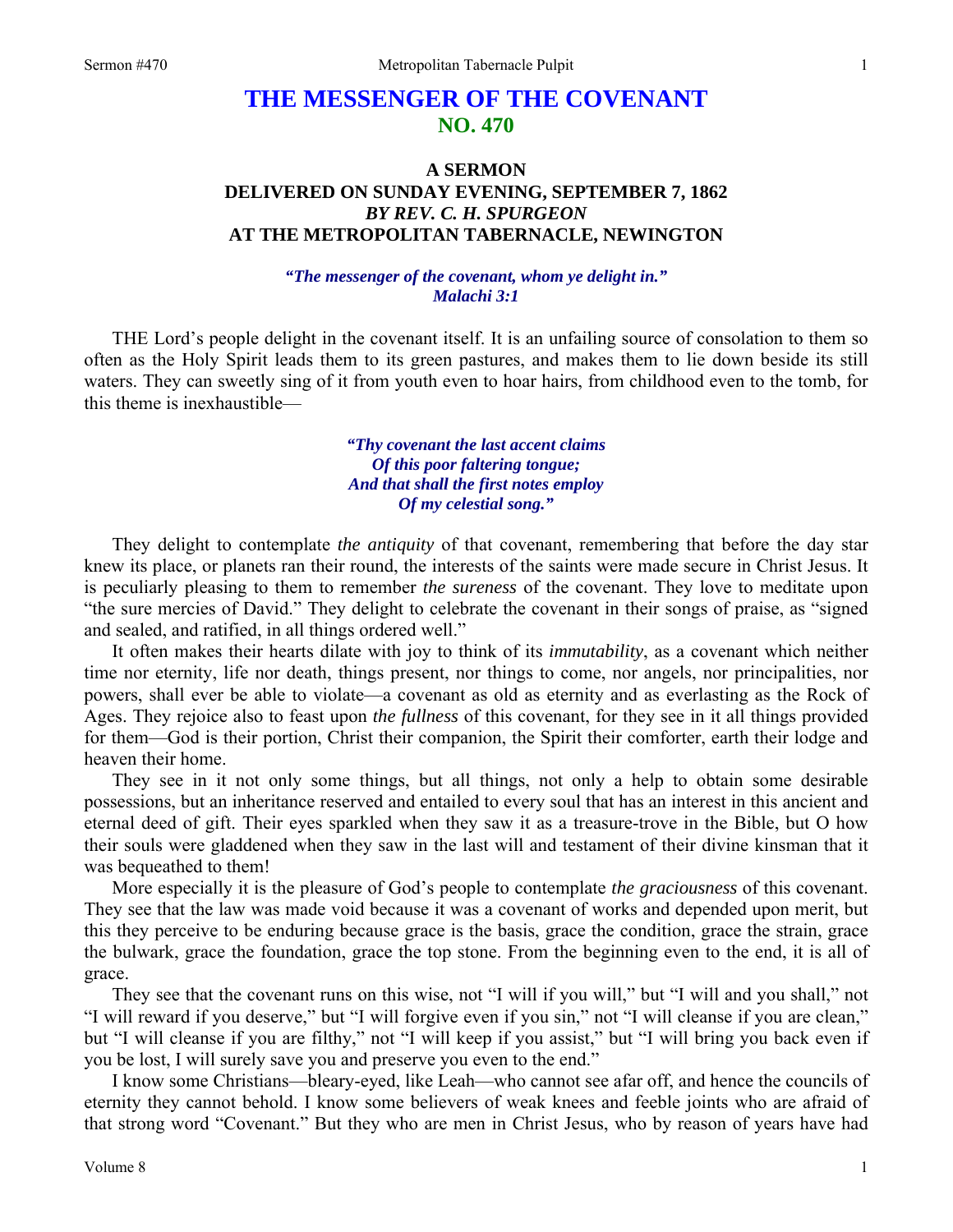their senses exercised, know that the covenant is a treasury of wealth, a granary of food, a fountain of life, a storehouse of salvation, a charter of peace, and a haven of joy. The covenant! let my soul but anchor here, then howl ye winds, and roar ye hurricanes! I will not fear. The covenant! let my soul but cast its anchor here, and come life with all its tribulations, and death with all its pains and terrors, my soul laughs them all to scorn.

> *"The Gospel bears my spirit up; A faithful and unchanging God Lays the foundation for my hope, In oaths, and promises, and blood."*

We advance a step further towards our text, and remark that the "Messenger of the covenant" is a welcome ambassador to those who are interested in those exceedingly great and precious promises which pertain to life and godliness.

But waiving further preface, let us notice first, *that we delight in the office of Christ as the messenger of the covenant*. Next*, that we delight in the way in which He fulfils that office*, and then, we shall conclude by noticing *some ways in which we show our delight*.

**I.** First then, WE DELIGHT IN CHRIST IN HIS OFFICE OF MESSENGER OF THE COVENANT.

What is that office? I shall need two or three words to explain it. When we read of Christ as messenger of the covenant, I think we may understand Him to be a *covenanted messenger*. Now, God has sent many messengers, whose words, when they have been spoken in His name, He has not suffered to fall to the ground. So far they were covenanted messengers, but these persons sometimes spoke of themselves, and then God had not bound Himself by promise to keep their words. Sometimes, even like the apostle Paul, they would have to pause and say, "I think I have the Spirit of God," but they might not be certain.

But Christ is a covenanted messenger. God has sworn to Him to do for us whatever He may promise to us, so that if we believe in God, we may believe also in Him, since He speaks for God, and His every word is settled in heaven—

> *"Array'd in mortal flesh, He like an angel stands, And holds the promises And pardons in His hands: Commission'd from His Father's throne To make His grace to mortals known."*

Again, He is the covenanted messenger, on our behalf Christ swore to God to carry out that part of the covenant which was left for man, and so He stood as a covenanted messenger between God and man. The word "plenipotentiary" just hits my thought. You know kings sometimes send out ambassadors to try and negotiate peace, but they have limited powers. On other occasions ambassadors are sent with unlimited, unrestricted power, to make peace or not, and to make it just as they will.

Now Christ comes as the covenanted ambassador of God, as the plenipotentiary of heaven. Let Him do what He will God is with Him, let Him promise what He may God ratifies it, let Him speak what He will to our souls His word shall certainly be fulfilled.

Now do you not rejoice in Christ in this office? He has said to us, "Come unto me all ye that labour and are heavy laden and I will give you rest." "Rest," says the eternal Father, as He confirms Jesus' word. "Go in peace, thy sins which are many are forgiven thee." "They *are* forgiven thee," saith the court of heaven, "go in peace." "He that believeth on me is not condemned," saith Christ, and the Father saith Himself "He is not condemned."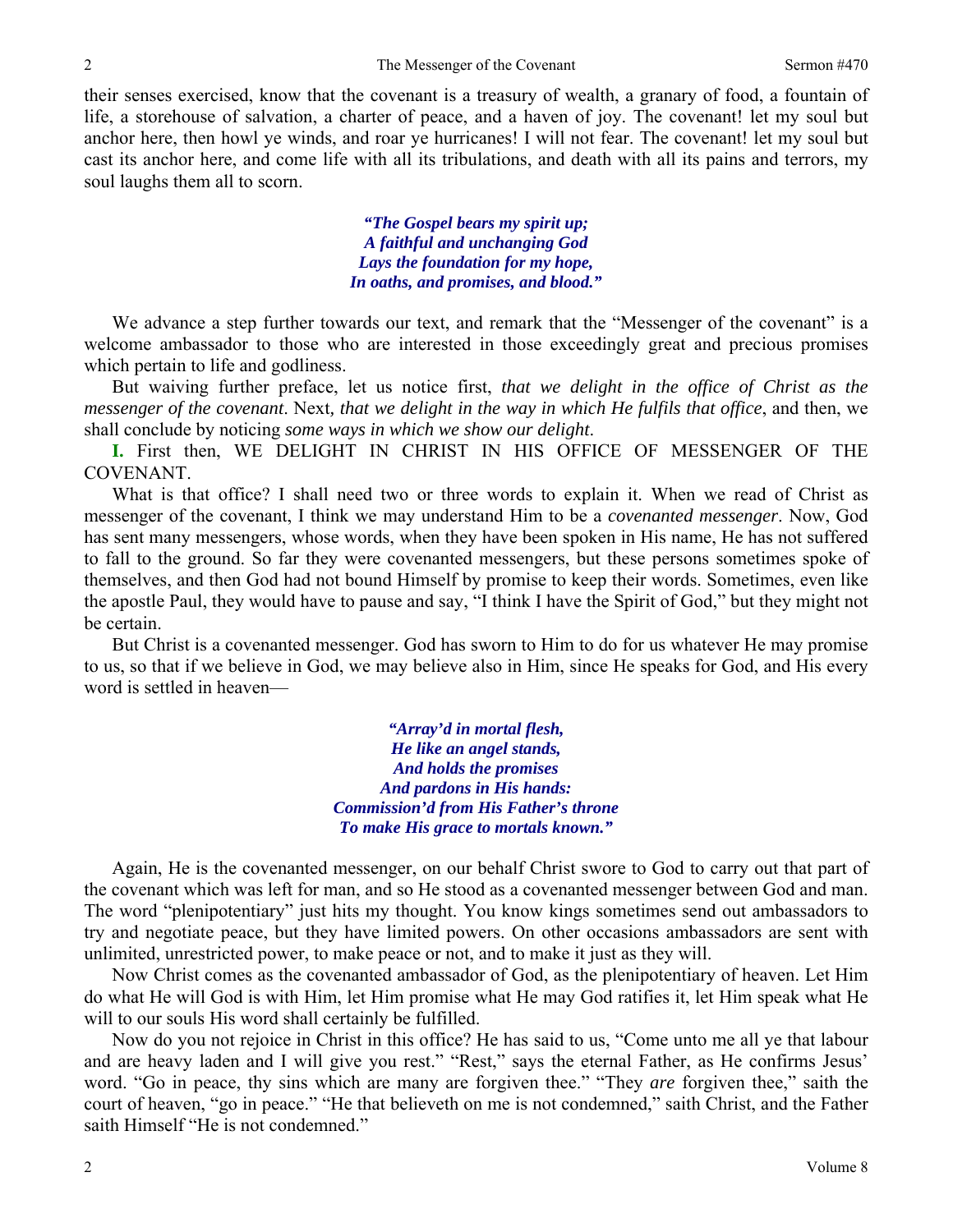There is not a word of the Gospel which the Father has left unsanctioned. You need not therefore, when you venture upon Christ's word and Christ's merit, think you are resting on a something which God will not accept. He is God's covenanted messenger. He is sworn to accept whom Christ accepts, and since Christ saves all that trust in Him, the Father accepts them likewise. He will save certainly all whom Christ has declared shall be saved.

This however, does not exhaust the meaning. Christ is the messenger of the covenant in the next place, *as the messenger of the Father to us*. Moses was messenger of the covenant of works, and his face shone, for the ministration of death was glorious, but Christ is the messenger of the covenant of grace. O let His face shine in your esteem, ye saints of the Lord, for the ministration of life must be more glorious, far!

Christ comes to us to tell us all that God will tell. The revelation of God is Christ. If you would know God, he that has seen Christ has seen the Father. God's *Word* is Jesus, He speaks fully by Him. Would you know the Father's decree? "I will declare the decree," saith Christ. Would you know His character? See every attribute of God in the man Christ. Would you know His designs? See the designs of God effected in the works of Jesus. Would you know in fact all that is knowable of God? Understand that you can see it, not in nature, nor in providence, but in Jesus—

> *"God in the person of His Son, Has all His mightiest works outdone."*

And will you not delight in Him as such—as God's messenger to you?—If the very ministers of Christ are delightful to you, if their feet are beautiful upon the tops of the mountains when they bring glad tidings, how much more beautiful is He who comes from God to man, with messages of peace, declaring to us that God is reconciled to us, and accepts us in the Beloved. Sing His praises, O ye that have heard His voice. Glory ye in His holy name, O ye that have received His report, unto whom the arm of the Lord has been revealed, for as God's messenger to you, you should delight in Him.

But then, He is, as the messenger of the covenant, *our messenger and mediator with the Father*. You want to tell your Father something, Jesus stands to carry the message for you. George Herbert, in one of his poems, pictures Christ as using the hole in His side as a bag to carry our letters to glory—

> *"If ye have anything to send or write, (I have no bag, but here is room) Unto My Father's hands and sight (Believe Me) it shall safely come. That I shall mind, what you impart; Look, you may put it very near My heart."*

In the wounds of Christ we put our messages to God, and they go up to heaven with something more added to them. The blots and blurs of our petition Christ wipes out, and then He savors our prayers, and incenses them by putting with them the costly mixture of His own precious righteousness. See! In His golden censer yonder smokes the incense of your prayer, accepted for the incense sake, and for the sake of Him who swings it to and fro as it smokes before the Most High.

"The messenger of the covenant," this name is peculiar to our Lord. Let not any man arrogate this office to himself, for it is Christ's alone. God never did hear a message from man that He accepted, except through this messenger. I cannot get to God directly, I must have a mediator.

Well said Luther, "I will have nothing to do with an absolute God, for our God is a consuming fire." No sigh ever reached the Most High, except through Christ—I mean so as to move His heart to pour out His grace. Prayers, groans, tears, all these are like arrows without a bow, till Christ comes and fits them to the string, and shoots them home for you and me. All our prayers are like a victim, with the wood and altar, Christ must bring the fire, and then the sacrifice smokes to heaven. He is the messenger.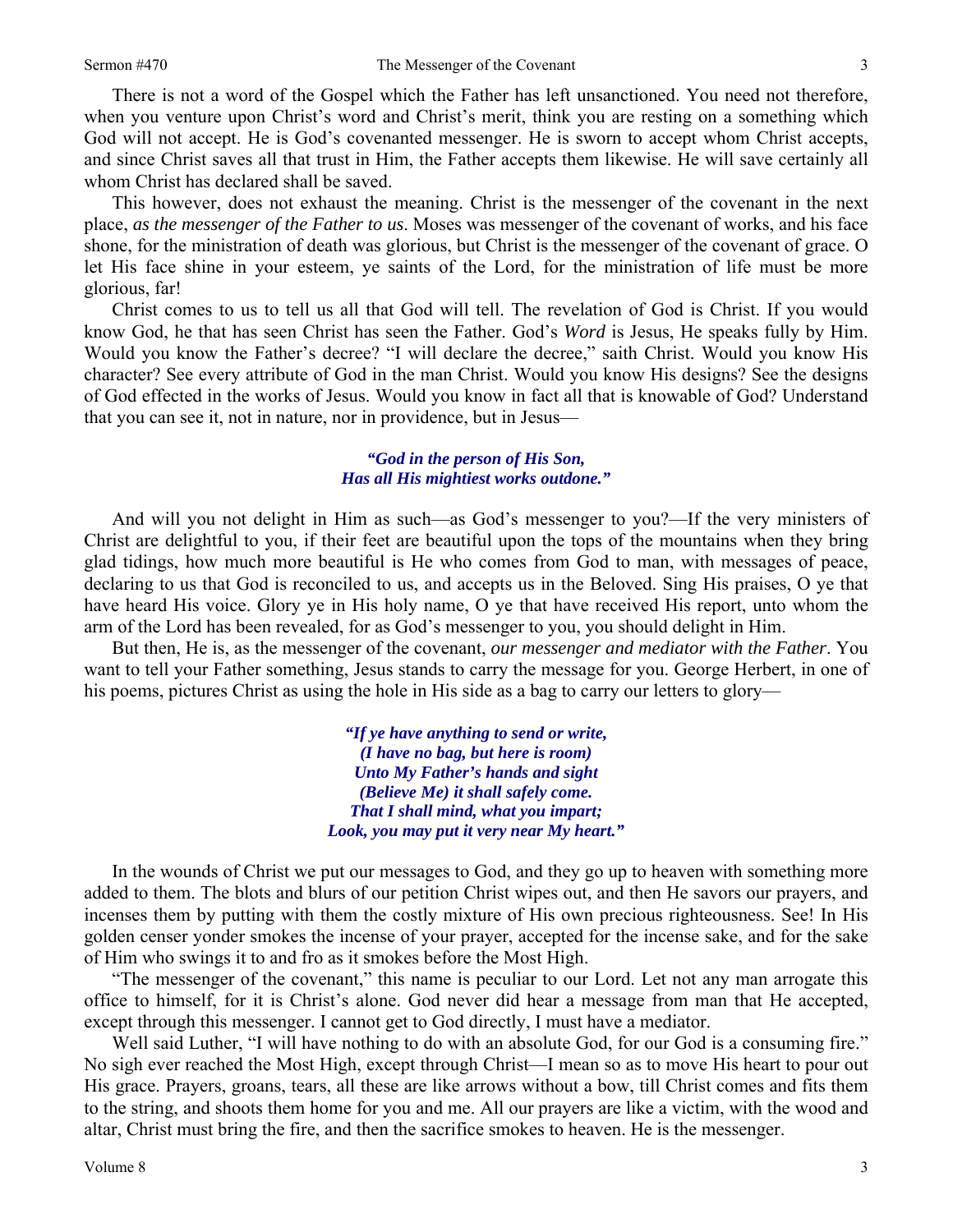Oh Christian, do you not rejoice in Him then as the messenger of the covenant? He is doing your errands before the throne tonight, pleading for me, pleading for you. "I have prayed for thee, that thy faith fail not." You came to this house tonight, you offered prayer, Christ is offering it now, as an offering most divinely sweet.

As you are sitting here, you are breathing a vow, or a desire to heaven, Christ presents it, for He stands at the golden altar, having a censer full of the prayers and vows of saints. Give Him an errand now. Try Him at this moment, entreat Him to plead on your behalf. Thus view Him, thus exercise your faith upon Him as the plenipotentiary from God to man, as the revealer of God to man, and as spokesman from man to God.

> *"Look up, my soul, with cheerful eye, See where the great Redeemer stands— The glorious Advocate on high, With precious incense in His hands!*

*"He sweetens every humble groan, He recommends each broken prayer; Recline thy hope on Him alone, Whose power and love forbid despair."* 

**II.** But briefly on the second point. WE DELIGHT IN THE WAY IN WHICH CHRIST HAS CARRIED OUT THIS OFFICE AS MESSENGER OF THE COVENANT.

And here let us dwell on that part of the office which relates to *the revelation of God to man*. Oh, what a full messenger He has been! He has not dropped half the message, He has not told us a part of God, but all that His heavenly Father bade Him declare, He has revealed unto us as we could bear it. And He has given us this day the Holy Spirit, who shall lead us into all truth, who shall take of the things of Christ, which the Father gave Him, and reveal them unto us.

What a full messenger, and how faithful! Surely the Master could say, "I have kept back nothing that is profitable for you." With greater emphasis than ever Paul could say it, He might have declared, "I am clear from the blood of all men. For I have not shunned to declare unto you all the counsel of God."

We poor messengers mar the Master's message in the telling of it, but "Never man spake like this man." So full and faithful is He who speaks with JEHOVAH's bidding to His chosen people, that He can say, "All things that I have heard of my Father I have made known unto you."

Then, *how willingly He does it!* "I delight to do thy will, O God." How sweet it seemed to Him to show God to us! Even His tears, though bitterly they flowed, were cheerfully bestowed, and His very death, though it was an awful baptism, yet was one for which He longed. How was He straitened until it was accomplished!

I hate a man to be a messenger who goes unwillingly, and who mumbles out the message as if he had no interest in it, but oh! our sweet Lord Jesus tells God's message to us as though He were more interested in it than we are, tells it so lovingly, so affectionately, so tenderly, with all His heart, turning His soul out that we may see it, writing His very nature out in streams of blood, that we might see in crimson lines what otherwise we might not have been able to perceive.

Oh, how well—better than ministers, better than prophets, better than apostles, better than angels, Christ has performed the office of messenger from God. Solomon's proverb is all outdone in our Redeemer's case. "As the cold of snow in the time of harvest, so is a faithful messenger to them that send him: for he refresheth the soul of his masters."

Beloved, let us delight equally as much in *the way in which He has performed our message from ourselves to God*. Ah, I have been to my advocate a thousand times, but I never found Him a weary messenger. You have a servant, and you give him many things to do, but towards nightfall it may be that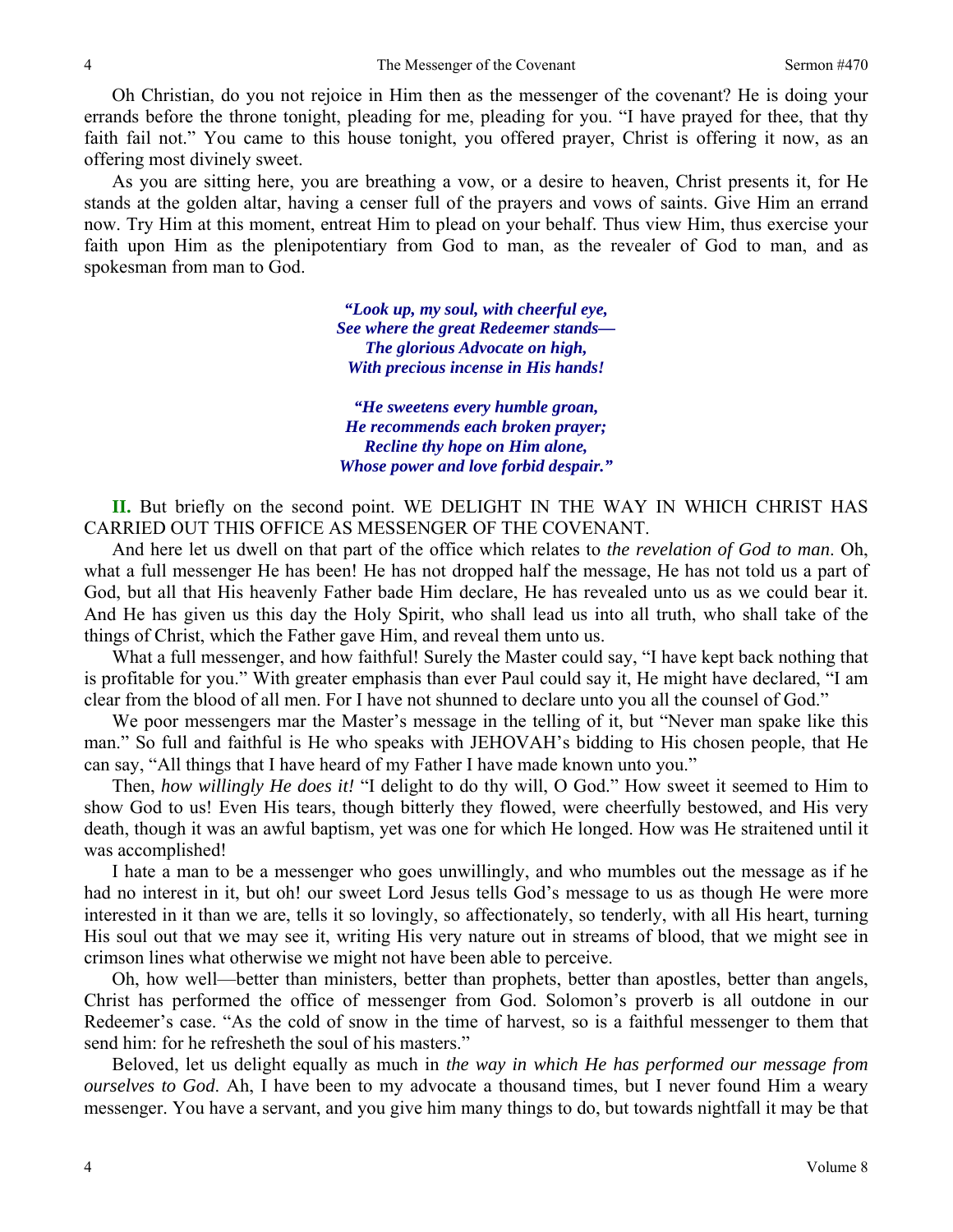you give him one thing too many, and the poor man's weary feet and languid looks chide you when you give him the errand.

But I have been to my Master, and so have you, in the dead of night, and I never found Him asleep. I have been to Him in the heat of summer, but I never found Him point to His bloody sweat, and say He could not go. I have been to Him a thousand times, and yet I have never, never heard Him say, "I have served you enough, I will not be your messenger again." But cheerfully, willingly has He taken our request to God, again, and again, and again, and presented it there.

And how full of sweet powers of memory and generous recollections He has been! We have often failed to tell Him the message aright, and sometimes there was a part of it that we could not tell Him groanings that could not be uttered—but He read the message, and then told it perfectly out in the other place, within the veil, never forgetting one desire nor one faint wish, sometimes erasing one that was evil and putting in another that was right, but He has never forgotten us.

The blessed Master has a thousand souls to plead for, nay, what if I say millions! but never has He forgotten one. The meanest lamb in His flock He has tended, the poorest subject in His dominions has been the object of His advocacy.

And then, brethren, with what passionate love has He pleaded for us in heaven! Oh, you cannot conceive Him, for He is high above us, but if we could see Him tonight, standing before the throne, we should say, "I never thought I had such an advocate as this,"—not with sighs and tears, for they are over now, but with authority He pleads, points to His wounded hands and to His side, and urges the case of His people as though it were His own case, and so indeed it is, for He may well say*—* 

#### *"I feel at My heart all thy sighs and thy groans, For thou art most near Me—My flesh and My bones."*

Never such an advocate as this. Fathers might plead for sons, and a wife might throw herself on the ground to plead with a judge for her husband, but never such a pleader as this. You messenger of the covenant, none can plead as You do.

And then, dear friends, I think we ought to delight in Him, when we think how unflaggingly *He perseveres in His intercession*, though we are continually forgetful and ungrateful for His kindness. I am sure if we had a friend's cause to plead, and he were as unworthy and forgetful as we are, we would tell him to suit himself, and find some other advocate.

But He, for Zion's sake, does not hold His peace, for Jerusalem's sake He does not rest. Going to and fro from heaven to earth, from earth to heaven, He speaks messages of love from God to our souls, bearing messages of pleading and of intercession from our souls to God. Take you, beloved, a sweet delight in Jesus, for He does His errand well. He is a choice messenger, one among a thousand, yea, the chief among ten thousand.

**III.** But time flies, and therefore we hasten onward to carry out our third proposal. HOW ARE WE TO SHOW THAT WE DO REALLY DELIGHT IN CHRIST?

Well, there is one way of doing it, and that is by again *employing Him tonight*. You have been upon my errands so many times, my sweet Lord, that You shall even go again. I ask you, brother Christian, to let me speak to you a moment.

I know you have some very heavy matter on your mind tonight, some very heavy trial awaits you tomorrow, and you have been troubled about it all the week. Do you delight in the messenger of the covenant? Ah, then send your Jesus with it as a message to the throne tonight. Say you unto Jesus, "I pray You tell the Father that one of His adopted who can say, 'Abba,' is in trouble deep and sore. Send You from heaven and deliver me, and pluck me out of the deep waters."

You will show your delight in Him by trusting Him in your great matters. Oh, but you mean to do it yourself, you have all your wits about you and mean to get through it yourself do you? You shall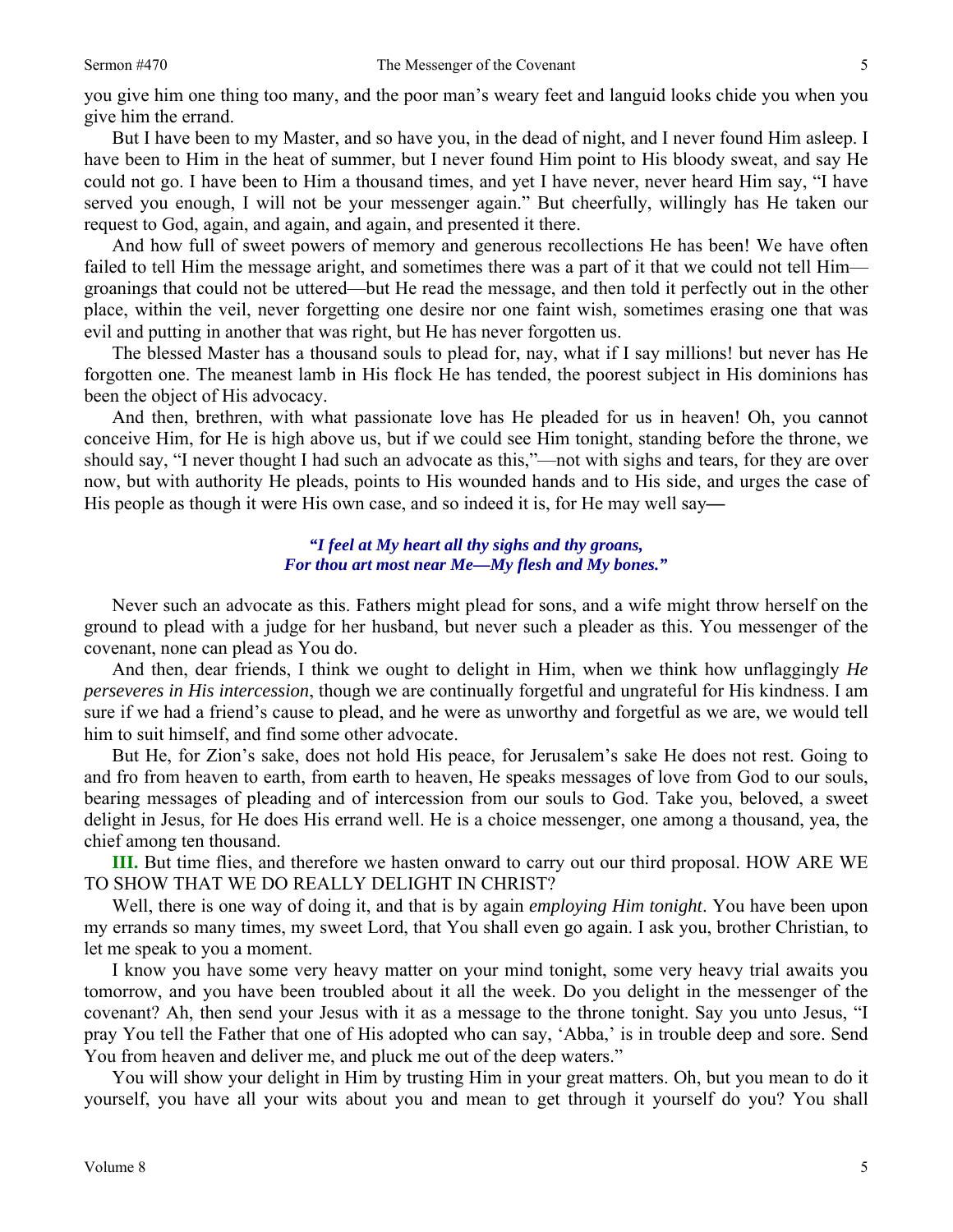flounder in the mire. But give the matter up to *Him* and let Him take it to your God and see whether prayer does not more often prevail in trial than all the energies and wits of man.

And sister over yonder, you have a secret, one you would not tell to me, no, nor to your dearest friend, but it rankles and it makes your heart bleed in secret till sometimes you are weary of your life. Do you love the messenger of the covenant? Whisper into His ear what you can tell to none beside, and ask Him to speak for you to the King, to the Captain of the host. Say unto Him, "Jesus, lover of my soul, I'll trust You with this most secret grief. That which no creature can intermeddle with, You shall know, behold I bare the wound before Your tender eye. Go tell the Father that a child of His is weeping in secret, walking in darkness and seeing no light." You will show your delight in Him by trusting Him now.

Minister, send a messenger by Him tonight for your flock! Sunday school teacher, give Him a missive from your heart for your class! Mother, the messenger waits for you, ask Him to plead for your sons and daughters! Father, the messenger is ready to bear your wish to heaven! Tell Him you would have no greater joy than this, to see your children walk in the truth! Jesus, say to Your Father that *my*  prayer tonight is that I would have this congregation saved.

Oh speak You, bear the ponderous message, ask that not one within these walls may perish. Lift up Your hands, and plead for every man, and woman, and child, beneath this tabernacle's dome tonight, and ask that every one may be a partaker of the grace that saves. I know that You will prevail if You will ask, for if You should ask anything of Your Father He will do it for You. You have but to will it and 'tis done.

Behold, by faith I would lay hold upon the hem of Your garment You great High Priest, the sweetly sounding bells of Your ephod I hear tonight, upon Your glittering breastplate the eyes of my faith are fixed. Take my request, and plead it solemnly before the awful throne of heaven, and let the answer come to all this multitude—an answer of grace and peace! Thus, my beloved, we must show our delight in Him—by bidding Him plead for us.

Leaving for a moment the thought of messenger, I want to add some other things, not quite perhaps in keeping with our text, but quite in harmony with our delight in Jesus. You are coming round the table, brothers and sisters, and you delight in Christ. Shall I tell you how it is that we show that we delight in Him?

One way is by *waiting for Him*. There is the wife at evening. It is past the proper hour for her husband to return. She goes to the window and looks out into the cold dark night, and then she goes back to the chair, and to the little one, and takes her needle and whiles away the time, but soon she is up again looking out of the window once more, and listening to every foot-fall in the street, or looking out from the open door.

Why is not her spouse at home? How is it that he is away? She sits down again, she tries to ease her mind with household business, but every ticking of the clock, and every striking of the hour suggests to her, "Why is he so long in coming?" See she is again drawing back the curtains and looking out into the black night for the hundredth time, longing for her husband, and why? because she takes delight in him, and wants to see his face.

So when Christians look out into the dark world and say, "When will He come?" and when they go to their labor, and say, "Why are His chariot wheels so long in coming?" and when they can cry with John, "Come quickly, even so, come quickly, Lord Jesus," and are waiting for and hasting unto the coming of the Son of man, then they prove that they have intense delight in Him.

Do you show this, Christian? Are you waiting for Him? Are you getting ready for the time when the Lord Himself shall descend from heaven with a shout, with the trump of the archangel and the voice of God?

> *"Come, my Beloved, haste away, Cut short the hours of Thy delay:*

6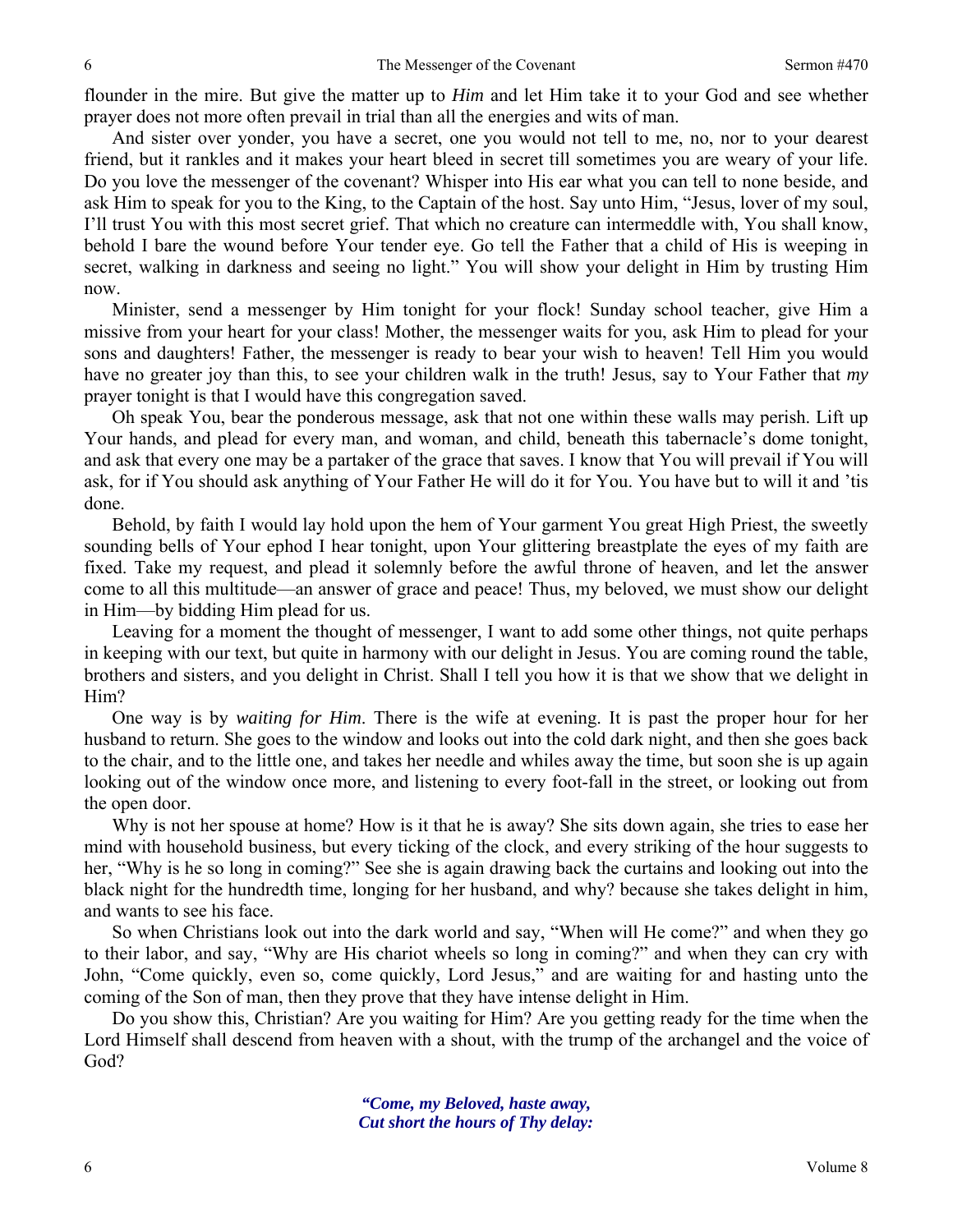#### 7

#### *Fly like a youthful hart or roe, Over the hills where spices grow."*

We prove our delight in Him in another way, by *working for Him.* There is a woman there, she is working hard at her embroidery needle, she is making a little coat, it is a linen ephod. I wonder why that woman smiles so while she works with her needle. There, she must put it away, for there is other work to do.

I wonder why the next day she goes to the drawer, so pleased to get that work out and continue it? I will tell you her name, her name is Hannah, the wife of Elkanah, and she is making a little coat for her son Samuel whom she has left with Eli at the Tabernacle. Now you perceive wherefore is she is so pleased in making this ephod? Because she delights in Samuel.

So I see the Sunday school teacher pleased to meet his children, I see the minister go to the pulpit with beaming eye, and I see the missionary leaving house and home, kindred and cherished associations, joyfully giving up everything for Christ, and I ask, why? Because he delights in Christ, and therefore he can work for Him. Is it so with you, friends, are you working for Christ? Yes, I think you are, or else I fear you are not delighting in Him.

And then another thing. I have seen the boy at school—I knew such a boy myself—and one day that child was at play, and merry was he at his games, and well intent thereat, but some lad ran across the ground and said, "Your father's come to see you." And he laid aside his playthings and his games, and ran at once into his father's arms, because he delighted in his parent.

And I have seen the Christian when he is delighting in his God, when lecture or prayer meeting night came, say, "Well, I will gladly lose a little of my business, that I may run into my Father's arms in the hour of worship." There has been a saint to be visited, or a sinner to be warned, and I have seen the lovers of Jesus leave their nets that they may follow Christ and forsake the world, that they might serve Him.

Beloved, if He were to come tonight and bid us choose whether we would be in heaven or here, I think we would not long delay, but say to Him, "You leave me no choice. To be with You is so much better than aught beside, that I embrace You now. Oh take me up to You!"

Further, we may show our delight in Christ by *searching after Him when we lose His presence*. There is the spouse in the Canticles, she is going about in the city in the dark night—"Saw ye him whom my soul loveth?" The watchmen meet her and pluck away her veil rudely, and they smite her. Why is not that delicate woman at home at rest? See, she wanders on, cold and weary, with tears rolling down her cheeks, and hanging like pearls from her eyes. Wherefore is this woman weeping and searching thus? The answer is—"Tell me, O thou whom my soul lovest, where thou feedest?"

She has such a delight in Him, that she will search a thousand nights, yea, a believing soul would search hell through to find Christ, if He were to be found nowhere else, and I know what Rutherford said was no great exaggeration, when he said, "If there were fifty hells between my soul and Christ, and He bade me wade through them and He would come and meet me, I fain would dash through them all to reach His fond embrace." Jesu, our thirst for You is insatiable, we must have You, and thus we prove our delight in You.

Lastly, we may prove our delight in Christ by *being very happy ourselves and trying to make others partakers of our joy.* Do not go to the Lord's table tonight if you can help it burdened with your groans and moans. If you cannot come without bringing them, then come, come anyhow. But I would have you tonight, if you could, delight yourselves in the Lord. You are very poor—Ah! but you are very rich in Him. You are sick you say—Ay! but remember what He suffered for you. Oh! but you are a sinner. Ay! but remember His precious blood!

Fix your eye on *Him* tonight and on nothing else, and oh be glad! Come to His table with delight. I often say I know the people that come here—our regular people that come here—because they have a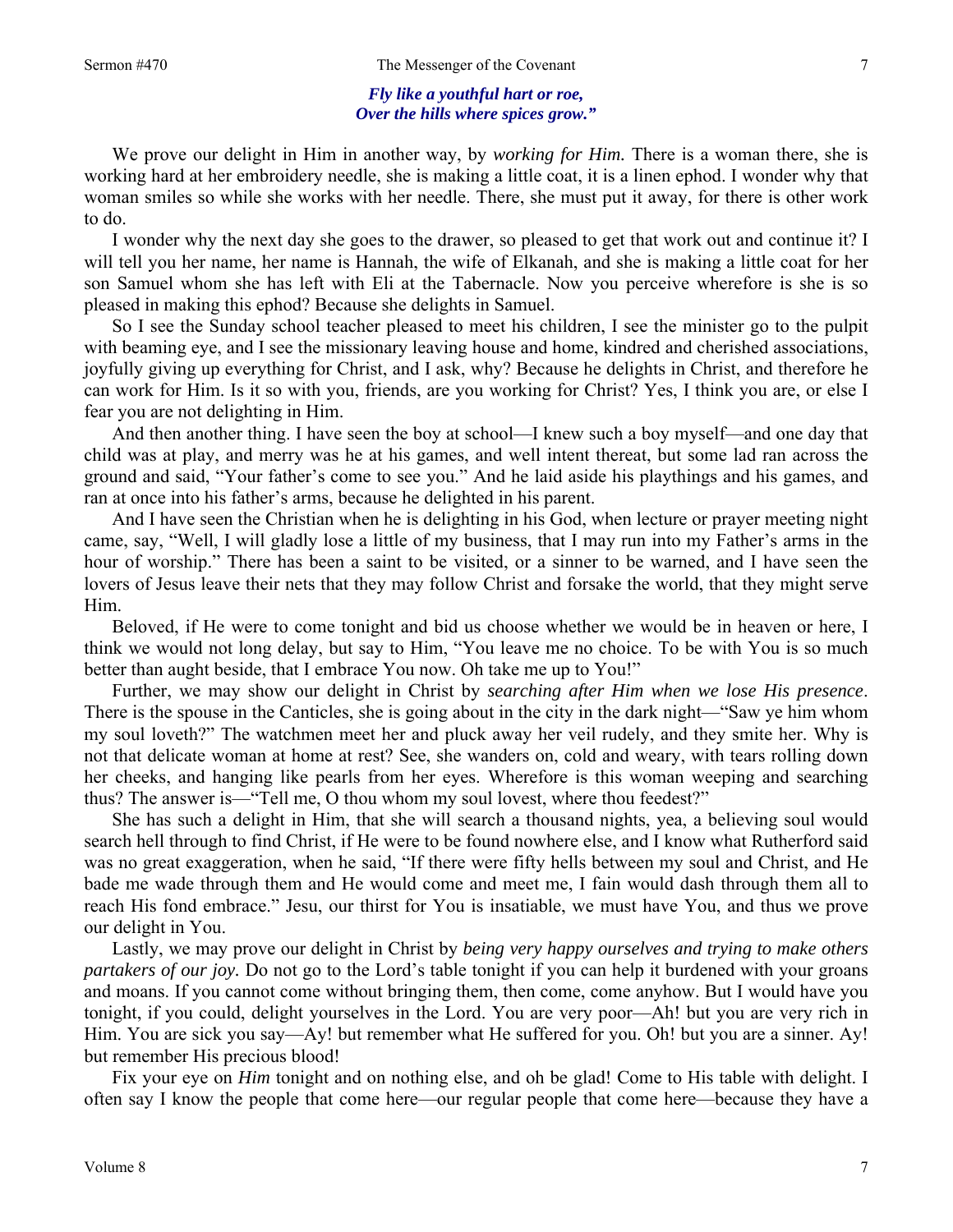way of walking, and a look on the Sabbath that is different from most people that go to other places of worship.

Other folks are so solemn, as if they were going to an execution. They look so grave, as if it were an awful work to serve God, as bad as going to prison, to attend a service, and as disagreeable as the pillory to stand up and praise the Lord. But I notice that you come here with joy, looking upon the Sabbath as a joyous day, not a time to pull the blinds down, and shut out the light, but a day to feast yourselves in God.

Now I think ordinance days are especially times of rejoicing. You and I have been all the week up to our elbows in work. By and by we shall have to go back to that dingy workroom among those persecuting worldlings. Never mind, Lord make this as a sanctuary to us tonight. Shut us in and shut the world out, and let us rejoice ourselves in our God.

> *"As myrrh new bleeding from the tree, Such is dying a Christ to me; And while He makes my soul His guest, Your bosom, Lord, shall be my rest.*

> *"No beams of cedar, or of fir, Can with Thy courts on earth compare; And here we wait, until Thy love Raise us to nobler seats above."*

Beloved brethren, if you have this delight *tell it to others.* Do not be tongue-tied and dumb any of you. Speak out what God has done for you. Tell! Tell!—

## *"Tell to sinners round, What a dear Savior you have found."*

If you should have any enjoyment tonight, let others partake of the honey which you have discovered. God help you thus to live to His praise.

I am about to retire a few moments, while our friends get to their seats for the communion. Before I retire, I have a message to tell from the Messenger of the covenant. He is willing to take a message from any poor, troubled, sin-burdened, conscience-stricken sinner in this Tabernacle. Has any one of you a message for Him? The Lord Jesus Christ is willing to receive and stamp with His own blood-marked hand any earnest, heart-written message you are willing to send to God tonight.

Is there anyone who has this to send—"God be merciful to me a sinner"? What! Not one of you? Is there not a heart here that would say, "Lord save or I perish"? Surely there are some! Breathe your desire out now silently, Jesus hears it, trust Him to carry it to God. Believe that His blood can cleanse you. Trust Him, trust His merits to clothe you. Trust especially His intercession to prevail for you as the messenger of the covenant.

Do it soul. "Oh but," you say, "my hand is black." Never mind, He will touch it and make it white. "Oh but I cannot pray." He can pray for you. "Oh but I cannot plead." He can plead in your stead. Tell Him your wants.

As Rowland Hill once did, so would I do with you. It is said that Rowland once had to put up in a village where there was no other house to put up at but a tavern, and having a pair of horses to bait, and going into the best room of the inn, he was considered to be a valuable guest for the night. So the host came in and he said, "Glad to see you Mr. Hill." "I am going," was the reply, "to stay with you tonight, will you let me have family prayer tonight in this house?" "I never had such a thing as family prayer here," said the landlord, "and I don't want to have it now." "Very well, then just fetch my horses out, I can't stop in a house where they won't pray to God. Take the horses out."

8